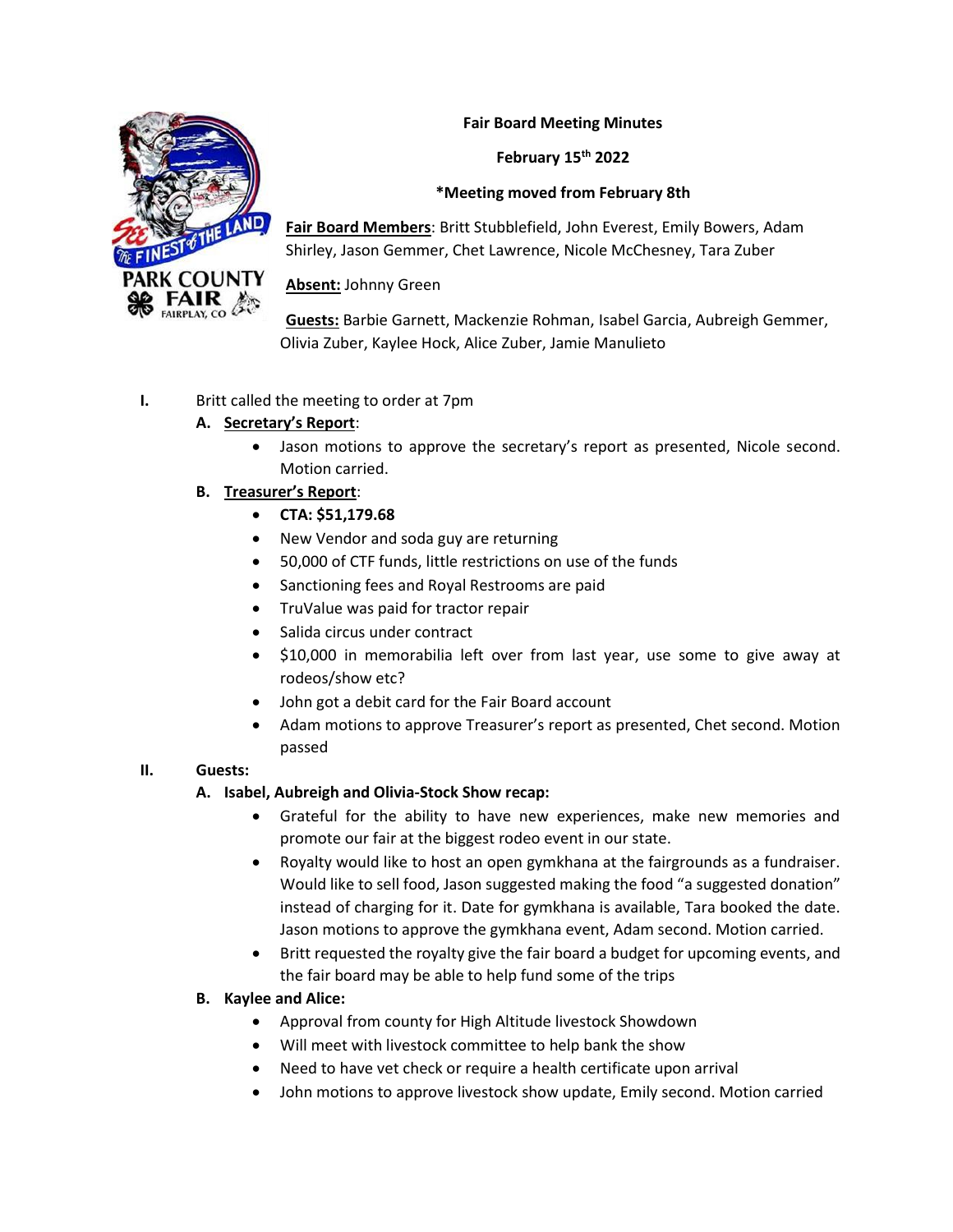### **III. Old Business:**

### **A. Adam:**

- Update from Crabtree, not good, he doesn't have any workers
- Checking with Brown's Amusements
- Mackenzie spoke with Ring Amusements, also doesn't have workers, but will check back in

#### **B. Barbie:**

- Facebook live guy: hasn't fully gotten his sponsorship, but still planning on coming
- Have him give the fair board of an estimate of what he needs, and we may be able to help fund
- John motions to pay him \$1000 if not funded, Adam second. Motion carried

### **C. Chet:**

- Pre-sale for rodeo tickets, use square or event-brite
- **D. John:** 
	- Website: met with Tom, county has a social media/public information officer, Emmy West. May be able to take over website.
- **E. Britt:** 
	- Tractor done, at Hadley's now, will have back by early May for upcoming events
	- Go thru Canyon Rental List- don't need 2 forklifts, 2 other white tents, 30x60's
	- Blatner- 40 more sheep/goat/pigs in 10 ft section around 175 pens, \$21000
	- 80 horse stall panels, \$22000
	- Adam motions to spend \$47000 on new panels and transportation

# **IV. New Business:**

# **A. Barbie:**

- Horse ground would like to do health certificates instead of vet checks. Rules state either or.
- Schedule: move utility show to fair barn (1-2pm)**,** move 4-H horse show to Joe Linch, may collide w/roping, must be done by 1pm. Can move roping back to 4pm
- Change all sheep classes to "Sheep Show" 9am.
- Move parade to Saturday evening, 6pm
- Britt said to make sure Robbie brings mini bulls and broncs
- Fair clean up, set up multiple cleaning days
- Present official schedule next meeting
- **B. Chet:** 
	- Needs vests for new volunteers 5 or 6.
	- Beer tent- need to limit options for alcohol served
	- Move the beer tent in the Fair barn
	- Have volunteers walk around selling beer
- **C. Emily:** 
	- Can we look into getting a new electric eye? Will look at different options
	- Parade July 9<sup>th</sup>, Saturday. Will try an evening parade this year and advertise differently to hopefully get more interest